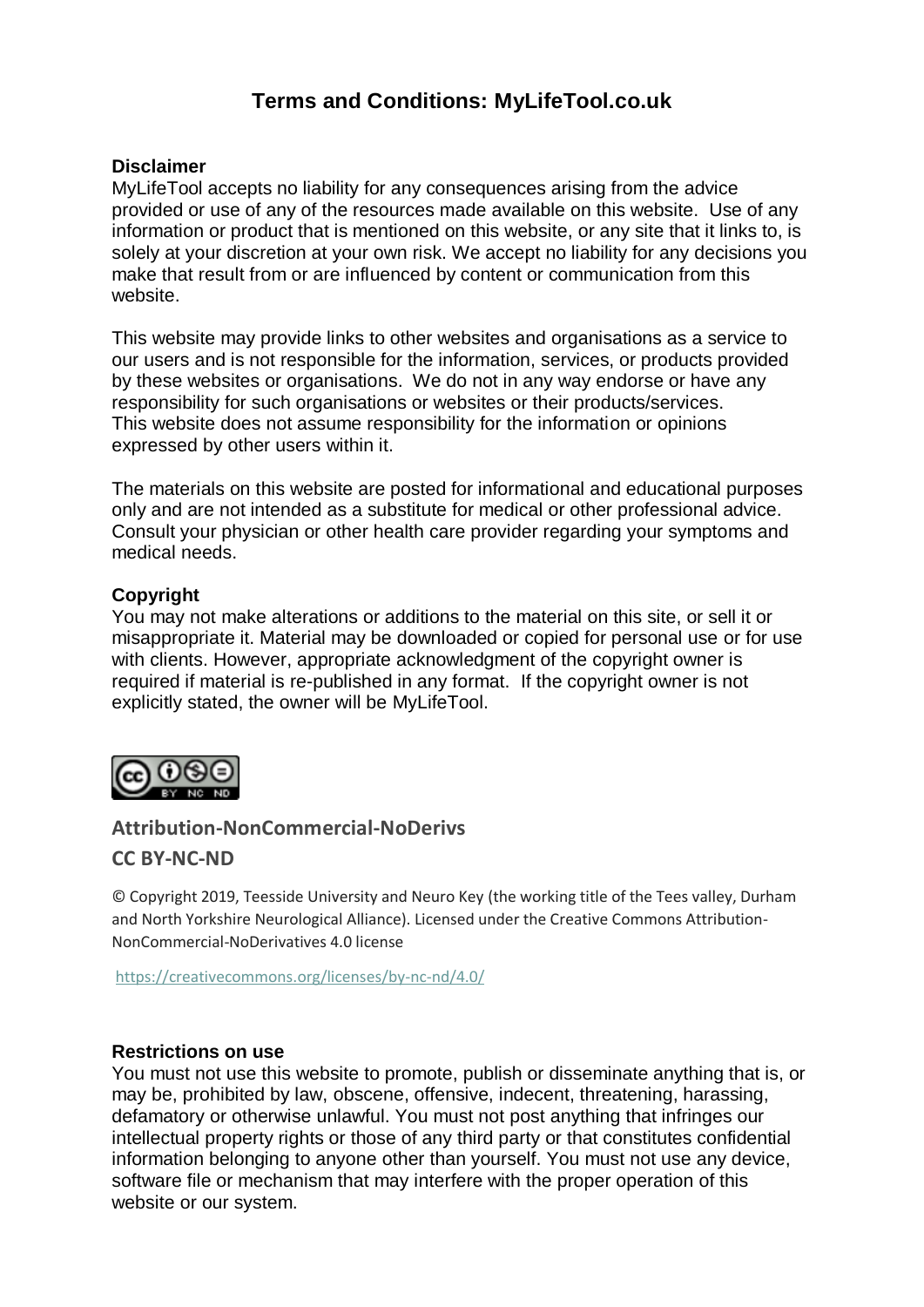# **Accuracy of information**

Whilst we take great care to ensure that the information we provide on this website is correct, we cannot guarantee that the information will be accurate, complete or upto-date. We give no warranty, either express or implied, as to accuracy, fitness for purpose or quality of the information contained in this website. We aim to keep our information up to date and accurate but we cannot be held responsible for any inaccuracies or omissions in the information we provide. You can see how up-todate each piece of information is on our website by checking the date shown at the end of the item. After that date, it is possible that new research may now be available. If you see anything on this website that you believe is untrue, incorrect or out of date, please notify us and we will re-evaluate the information.

# **Data protection**

We process personal data in accordance with current data protection legislation and our Privacy Policy.

By providing us with your data, you warrant to us that you are over 18 years of age. Personal data including special category data obtained for the purposes of this research project is processed lawfully in the necessary performance of scientific or historical research or for statistical purposes carried out in the public interest. Processing of personal data including special category data is proportionate to the aims pursued, respects the essence of data protection and provides suitable and specific measures to safeguard the rights and interests of the data subject in full compliance with the General Data Protection Regulation and the Data Protection Act 2018.

# **Liability**

We shall not be liable for any loss (whether direct, indirect or consequential) and/or damage arising out of your use of, or inability to use, this website or from any error or omission in the information on the website.

We assume no responsibility for any injury and/or damage to persons or property as a matter of products liability, negligence or otherwise, or from any use or operation of any methods, products, instruction, or ideas contained in the material provided by this website.

There may be omissions or inaccuracies in information contained at this site. Accordingly, you should not act on the basis of any information accessed at or through this site without obtaining and considering appropriate professional advice appropriate to your personal circumstances. We and our employees and agents will not be liable and expressly disclaim liability to any person in respect of anything and the consequences of anything done or omitted to be done by any person in whole or partial reliance on any information accessed at or through this site.

#### **Viruses**

We make no warranties that this website or its content is free of computer viruses or other contamination. You are responsible for carrying out virus checks and you agree that you access, use and download information, material and files from this website at your own risk.

# **Indemnity**

You must indemnify the owners, operators and developers of this website against any claims, liabilities or losses that may be made against or sustained by any of